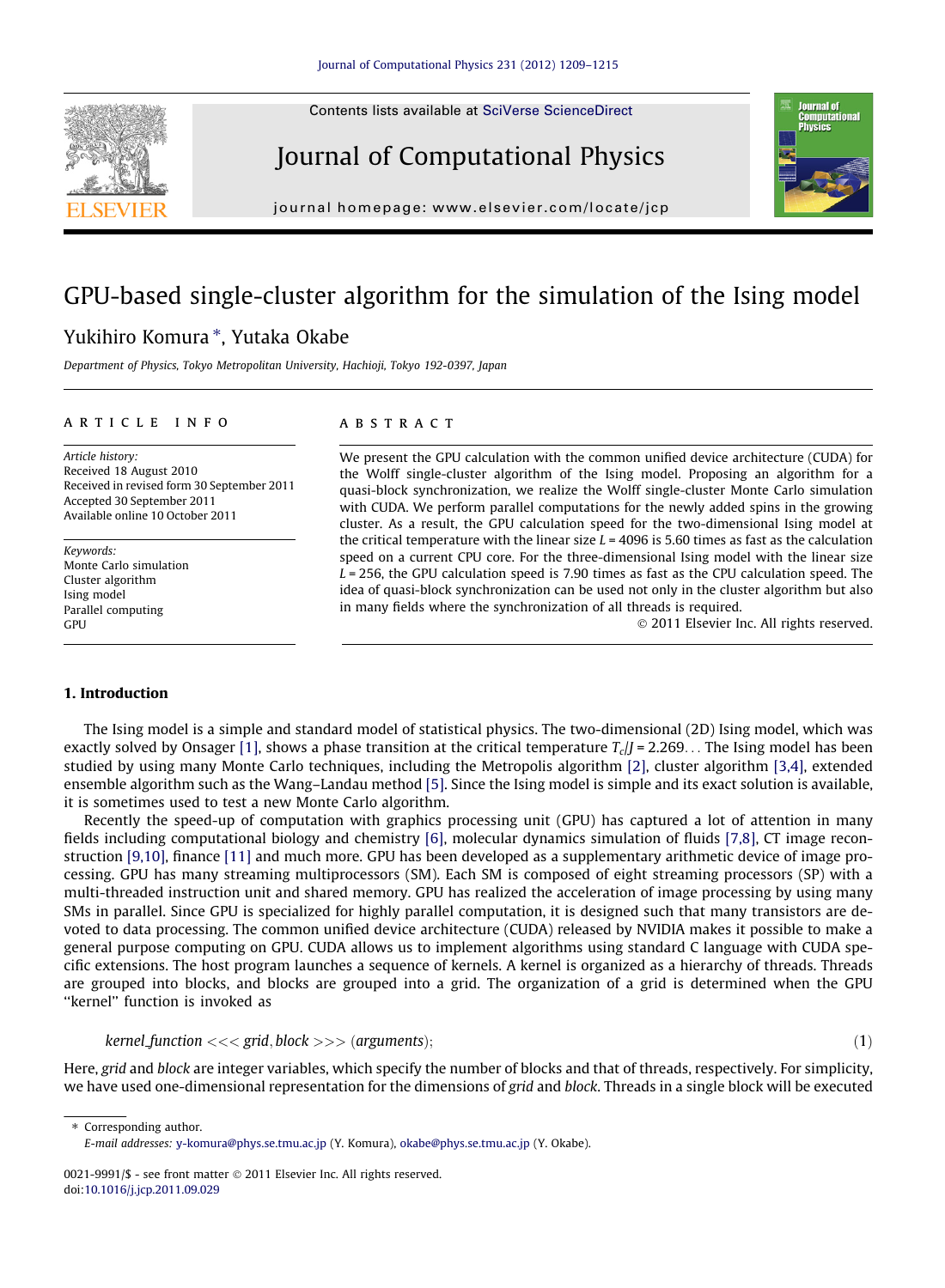on a single SM, sharing the data cache, and can synchronize and share data with threads in the same block. There are several types of memories, and there is a significant difference in the access speed of memories. The access speed of global memory, which is accessible from either all the threads or the host, is much slower than that of shared memory, which is accessible from the threads in one block. The access speed of register, which is only accessible by the thread, is nearly equal to that of shared memory.

Preis et al. [\[12\]](#page--1-0) studied the 2D and three-dimensional (3D) Ising model by using Metropolis algorithm with CUDA. They used a variant of sublattice decomposition for a parallel computation on GPU. The spins on one sublattice do not interact with other spins on the same sublattice. Therefore one can update all spins on a sublattice in parallel when making the Metropolis simulation. As a result they were able to accelerate 60 times for the 2D Ising model and 35 times for the 3D Ising model compared to a current CPU core. More recently, the GPU acceleration of the multispin coding of the Ising model was reported [\[13\].](#page--1-0)

Metropolis algorithm [\[2\]](#page--1-0) has flexibility which allows its application to a great variety of physical systems. However, this algorithm is sometimes plagued by long autocorrelation time, named critical slowing down. The cluster update algorithms are efficient for overcoming the problem of critical slowing down. The autocorrelation time drastically decreases by using the Wolff single-cluster algorithm [\[4\].](#page--1-0) It is highly desirable to apply parallel computations to cluster algorithms. But only a limited number of attempts have been reported so far along this line. The message passing interface (MPI) parallelization technique was employed by Bae et al. [\[14\]](#page--1-0) for the Wolff algorithm. Quite recently, Kaupuzs et al. [\[15\]](#page--1-0) studied the parallelization of the Wolff algorithm by using the open multiprocessing (OpenMP). For the 3D Ising model with linear size  $L = 1024$ , they reached the speed-up about 1.79 times on two processors and about 2.67 times on four processors, as compared to the serial code.

In this paper, we present the GPU calculation with CUDA for the Wolff single-cluster algorithm of the Ising model. The rest of the paper is organized as follows. In Section 2, we briefly describe the standard way of implementing Wolff single-cluster algorithm on a CPU. In Section 3, we explain the idea of quasi-block synchronization on GPU. In Section 4, we show the idea and techniques of GPU calculation for the Wolff single-cluster algorithm. In Section 5, we compare the performance of GPU calculation with that of CPU calculation. The summary and discussion are given in Section 6.

#### 2. Wolff single-cluster algorithm

Our Hamiltonian is given by

$$
\mathcal{H} = -J \sum_{\langle i,j \rangle} S_i S_j. \tag{2}
$$

Here, *J* is the coupling and  $S_i$  is the Ising spin on the lattice site *i*. The summation is taken over the nearest neighbor pairs  $\langle i,j \rangle$ . Periodic boundary conditions are employed.

Wolff proposed a Monte Carlo algorithm in which only a single cluster is flipped at a time [\[4\]](#page--1-0). The spin-update process of the Wolff single-cluster algorithm on a CPU can be formulated as follows [\[16,17\]](#page--1-0):

 $(i)$  Choose a site *i* randomly.

(ii) Look at each of the nearest neighbors j. If  $S_j$  is parallel with  $S_i$ , add  $S_j$  to the cluster with probability  $p$  = 1  $-$  e $^{-2\beta}$ , where  $\beta$  is the inverse temperature *J*/T. Then, flip *S<sub>i</sub>*.

(iii) If all the nearest neighbors j have been checked, look at each of the nearest neighbors k of site j. If  $S_k$  is parallel with  $S_i$ and it was not a member of the cluster before, add S<sub>k</sub> to the cluster with probability  $p = 1 - e^{-2\beta}$ . Then, flip S<sub>j</sub>.

(iv) For all the added spins  $S_k$ 's, repeat step (iii) until no more new bonds are created.

(v) Go to (i).

Slightly different ways of formulation are possible, for example, for the timing of the flip of spins. To check the condition that no more new bonds are created in (iv), we may use two variables ic and in, where ic is the total number of members of cluster, and in is the total number of sites which have been already checked. We repeat the step (iii) while the condition  $in < i$  c is satisfied. We note that the check of site *j* is done sequentially on a standard CPU.

#### 3. Quasi-block synchronization

In parallel computing, the best performance is obtained if calculation on each thread is done independently. At the same time, barrier synchronization is needed at a certain point. CUDA provides a barrier synchronization function syncthreads(). When a kernel function calls syncthreads(), all threads in a block will be held at the calling location until everyone else in the block reaches the location. But CUDA is not equipped with an inter-block synchronization function. Since the synchronization for different blocks is required in our GPU calculation of cluster algorithm, we here propose an idea of a quasi-block synchronization.

In CUDA, the organization of a grid is determined by two special parameters provided during kernel launch as mentioned in Section 1. They are the size of the grid in terms of numbers of blocks, grid, and the size of each block in terms of numbers of